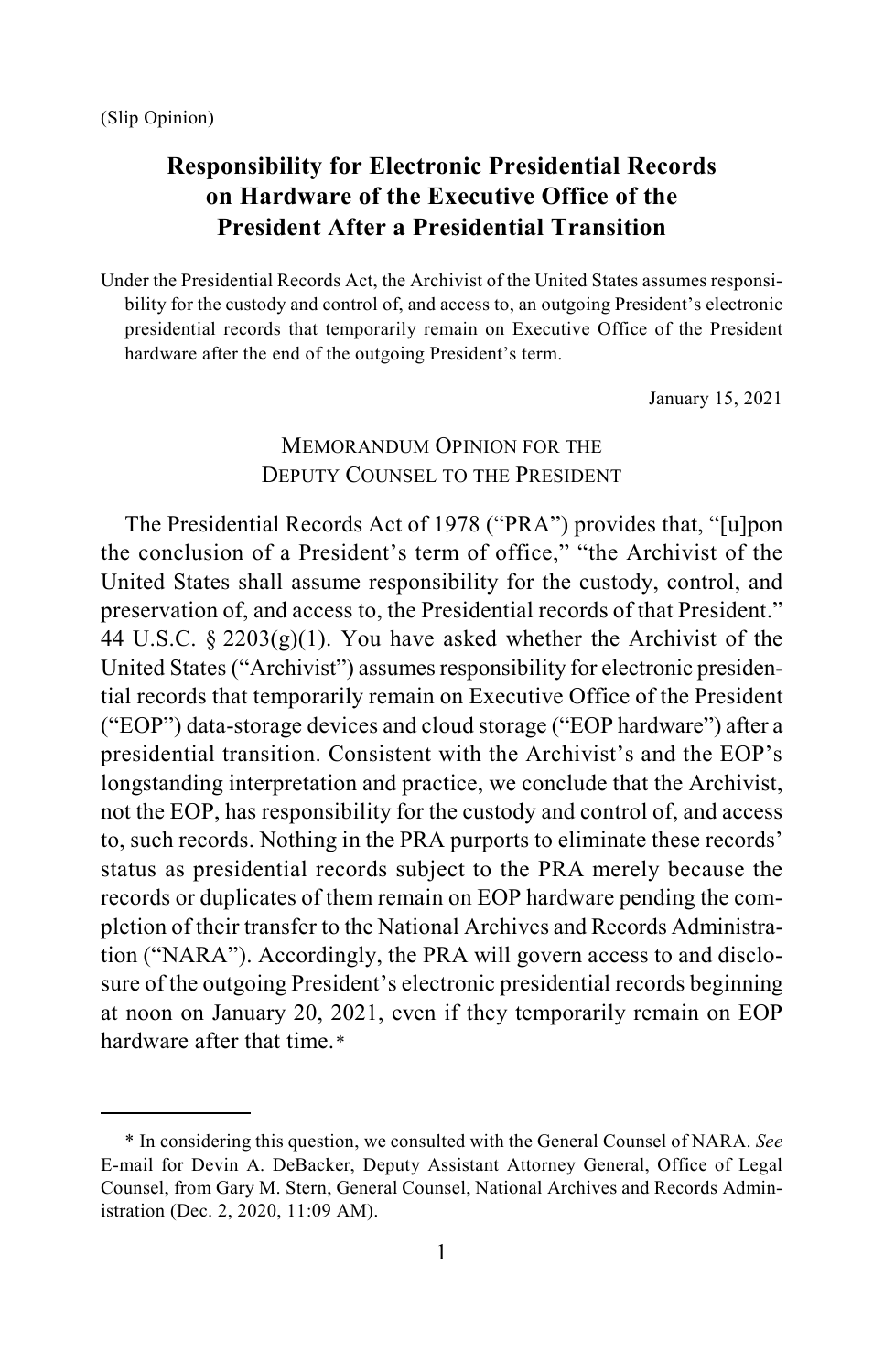### **I.**

Congress enacted the PRA in 1978 to ensure the preservation of and public access to the official records of the President. *See* Presidential Records Act of 1978, Pub. L. No. 95-591, 92 Stat. 2523 (codified as amended at 44 U.S.C. §§ 2201–2209); *see generally Nixon v. Adm'r of Gen. Servs.*, 433 U.S. 425, 445–46 (1977) (rejecting separation of powers challenge to statute directing the Administrator of General Services to take control of certain records of former President Nixon); Letter for James T. McIntyre, Director, Office of Management and Budget, from Patricia M. Wald, Assistant Attorney General, Office of Legislative Affairs at 4 (Feb. 3, 1978) (observing that "[a] decision to place Presidential materials in the hands of the Archivist of the United States seems to go no further in impinging upon other constitutional principles than was sanctioned by the Supreme Court" in *Nixon*). The Act defines "Presidential records" to include:

documentary materials, or any reasonably segregable portion thereof, created or received by the President, the President's immediate staff, or a unit or individual of the Executive Office of the President whose function is to advise or assist the President, in the course of conducting activities which relate to or have an effect upon the carrying out of the constitutional, statutory, or other official or ceremonial duties of the President.

44 U.S.C. § 2201(2). The PRA provides for public ownership of such records, *id.* § 2202, and sets forth detailed procedures governing the retention of and access to those records, *id.* §§ 2203–2205.

The PRA also addresses the custody of presidential records upon a presidential transition. Before the transition, the President has exclusive responsibility for the custody and control of presidential records. Even if the President physically transfers presidential records to NARA during his Administration, the PRA states that this "exclusive<sup>[]</sup> responsib<sup>[1]</sup>ity]" is unaffected. *Id.* § 2203(f). At the end of the President's term, however, the PRA provides that the Archivist "shall assume responsibility for the custody, control, and preservation of, and access to, the Presidential records of that President." *Id.* § 2203(g)(1). The Archivist must then "deposit all such Presidential records in a Presidential archival depository" and may designate, upon consultation with the former President, an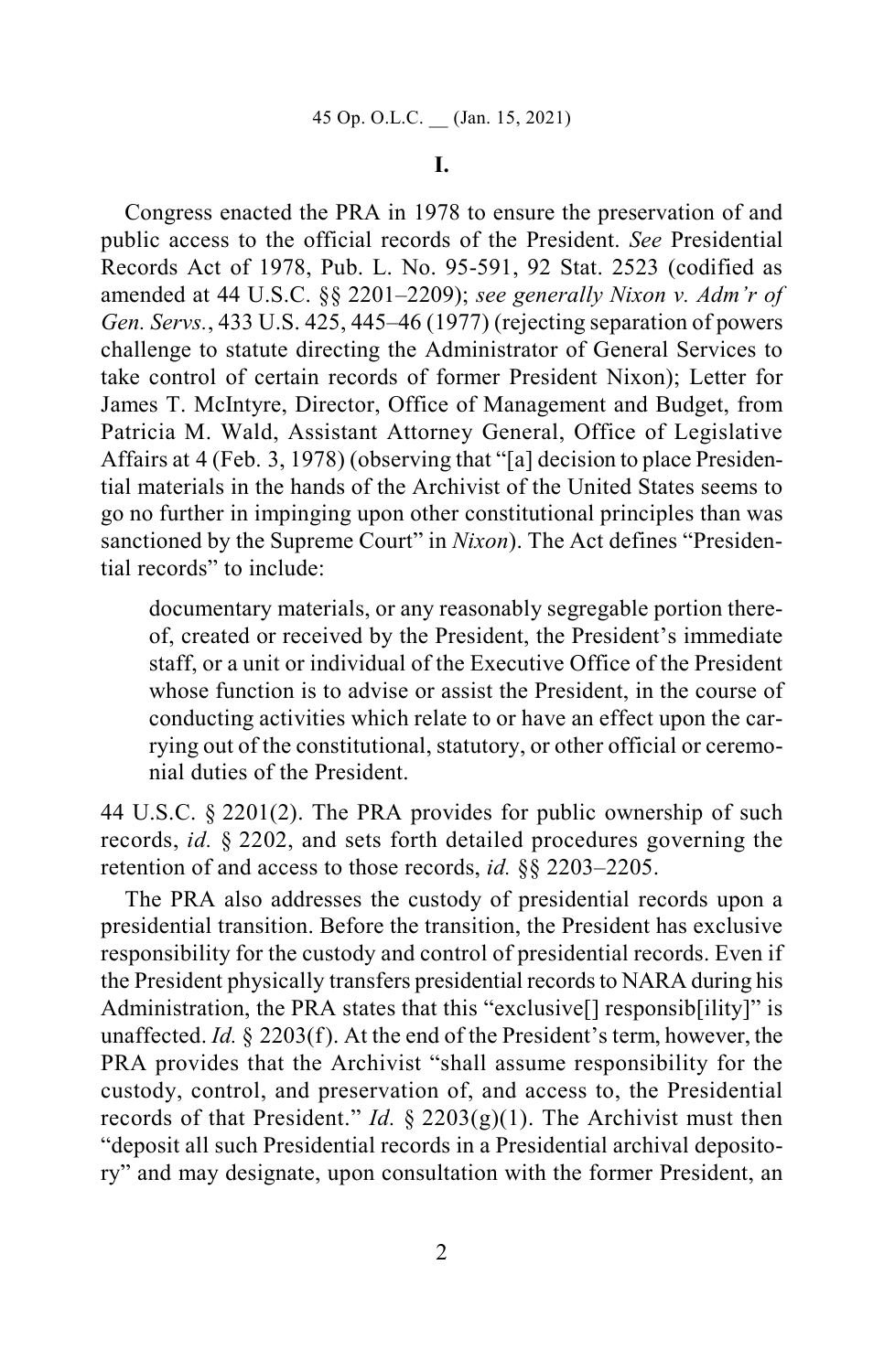individual to be "responsible for the care and preservation of such records." *Id.* § 2203(g)(2).

We understand from NARA that the three previous presidential transitions each involved a lengthy process for the EOP to complete the transfer of the outgoing President's electronic presidential records to NARA. In two of the previous three transitions, a substantial quantity of the outgoing President's electronic presidential records temporarily remained on EOP hardware for months after the incoming President took office until the transfer of those records to NARA was complete. As we understand the process, NARA first receives copies of the outgoing President's electronic records. Once NARA validates that it has a complete copy of the outgoing President's electronic records, NARA instructs the EOP to delete the electronic records from EOP hardware, leaving NARA with the sole remaining copy. *Cf.* 36 C.F.R. § 1235.44(a) ("Each agency must retain a copy of permanent electronic records that it transfers to NARA until it receives official notification that NARA has assumed responsibility for continuing preservation of the records."). At that point, the transfer of those records to NARA is complete.

You have asked whether the Archivist has responsibility for custody and control of, and access to, the outgoing President's electronic records, even if such records temporarily remain on EOP hardware until the completion of their transfer to NARA. If the Archivist does have responsibility during that period for those records, then the PRA would govern access to and disclosure of the records, including the incoming President's access to the records. *See, e.g.*, 44 U.S.C. § 2205(2)(B).

#### **II.**

Consistent with NARA's longstanding view and practice, we conclude that the Archivist assumes custody and control of electronic presidential records of an outgoing President that remain on EOP hardware after the end of the outgoing President's term. The electronic EOP records are "Presidential records" governed by the PRA at the time they are created. *See* 44 U.S.C. § 2201(2) (defining "Presidential records" to include "documentary materials" created or received in the course of conducting official EOP activities). Nothing in the PRA eliminates their status as "Presidential records" subject to the PRA, or makes them presidential records of the incoming Administration, merely because they remain temporarily on EOP hardware following the change in Administrations.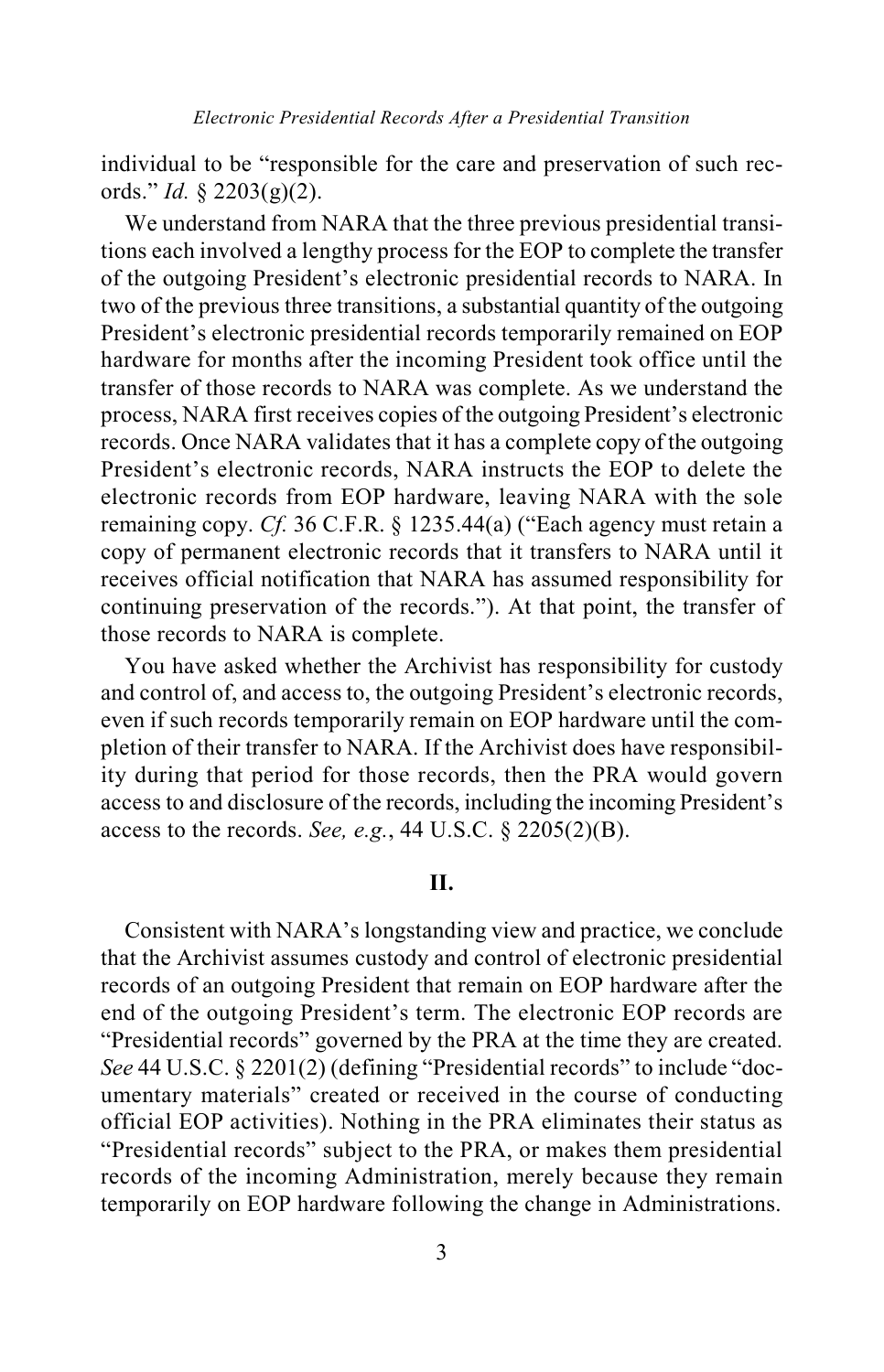Although the definition of "Presidential records" excludes "extra copies of documents produced only for convenience of reference, when such copies are clearly so identified," *id.* § 2201(2)(B), that exception does not transform electronic presidential records into non-presidential records just because copies of them have been transferred to NARA for their permanent retention. The document duplicates remaining on EOP hardware were the original presidential records produced in the ordinary course of the EOP's activities, not copies "produced only for convenience of reference" that are "clearly so identified." *Id.* Indeed, if the temporary duplicates were mere convenience copies, then they would not constitute "Presidential records" that have to be maintained under the PRA and could be destroyed before NARA has verified that it has a complete copy—which would obviously frustrate the PRA's purpose in preserving and ensuring access to them. *Cf. id.* § 2202 ("The United States shall reserve and retain complete ownership, possession, and control of Presidential records; and such records shall be administered in accordance with the provisions of this chapter.").

This interpretation of the PRA is consistent with NARA's and the EOP's longstanding interpretation and administration of the statute with respect to both paper and electronic presidential records. According to NARA, EOP personnel have regularly located prior Administrations' paper presidential records accidentally left behind within the EOP. When this has happened, EOP personnel have treated them as presidential records subject to the Archivist's control and promptly transferred them to NARA. And NARA and the EOP have previously entered into memoranda of understanding confirming that the Archivist has responsibility for, and the PRA continues to govern, an outgoing Administration's presidential records that remain in EOP custody after the end of the President's term. *See, e.g.*, Memorandum of Understanding Regarding the Work to Complete Transfer of George W. Bush Electronic Records at 2–3 (Jan. 16, 2009), https://www.archives.gov/files/presidential-libraries/laws/access/ bush-email-restoration.pdf ("NARA by law shall assume full legal custody of all George W. Bush Administration PRA records at noon January 20, 2009. . . . Any access to PRA records by [the EOP Office of Administration ("OA")] staff, OA contractors, or any other party shall be controlled exclusively by NARA and shall be governed by the PRA, NARA regulations, and Executive Order 13233 (or any successor order). These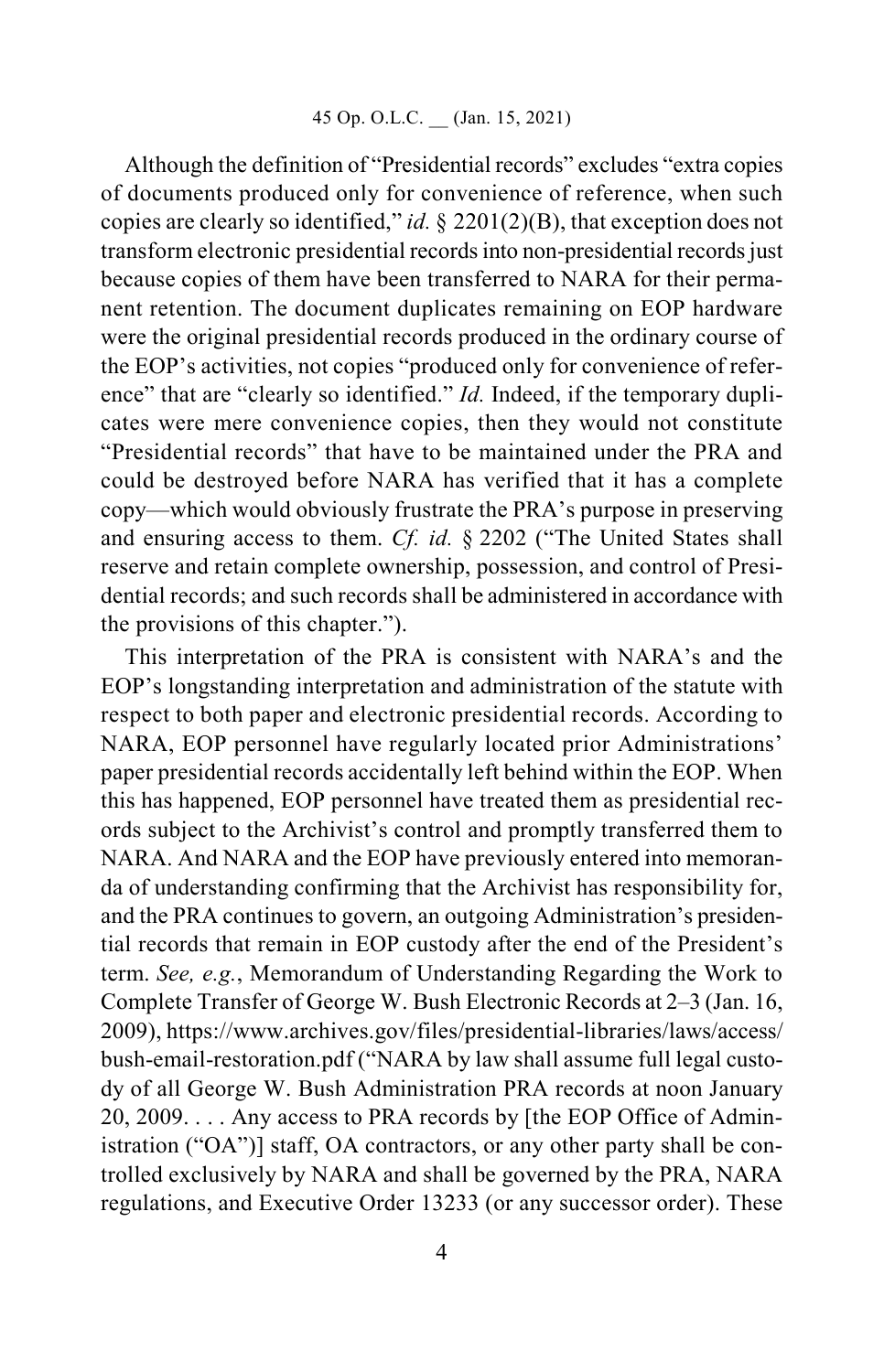records shall remain George W. Bush Presidential and Cheney Vice Presidential records after 12:00 noon, January 20, 2009, notwithstanding their physical location or the limited access to them [to facilitate transfer to NARA] by OA, OA contractors, or third parties[.]").

The Archivist therefore will "assume responsibility" for the outgoing President's electronic presidential records that remain on EOP hardware "[u]pon the conclusion of [the outgoing] President's term of office," 44 U.S.C.  $\S 2203(g)(1)$ —at noon on January 20, 2021—except to the extent that convenience copies are provided to the incoming Administration by the outgoing Administration, *see id.* § 2201(2)(B). Even though electronic presidential records will temporarily remain physically situated on EOP property, the Archivist will have legal responsibility for the "custody, control, and preservation of, and access to" the records, *id.* §  $2203(g)(1)$ , just as the President can have responsibility for certain records in NA-RA's possession under 44 U.S.C. § 2203(f). Consequently, the incoming Administration's access to electronic presidential records of the outgoing Administration will be subject to the Archivist's general control and the PRA's provisions. For instance, with respect to specific records over which the outgoing President has restricted access, *see id.* § 2204, the records will be made available to the incoming President "if such records contain information that is needed for the conduct of current business of the incumbent President's office and that is not otherwise available," *id.* § 2205(2)(B). The incumbent President would need to request access to such records from NARA notwithstanding the fact that they remain physically present on EOP property. NARA would then notify the former President of the Archivist's intent to disclose the records, and the former President could assert a claim of constitutionally based privilege, subject to the incumbent President's determination whether to uphold that privilege. *See* 36 C.F.R. § 1270.44; Exec. Order No. 13,489, § 4 (Jan. 21, 2009), 74 Fed. Reg. 4669, 4670 (Jan. 26, 2009).

### **III.**

For these reasons, we conclude that the Archivist, not the EOP, has "responsibility" for the custody and control of, and access to, an outgoing President's electronic records under the PRA, even if such records physi-